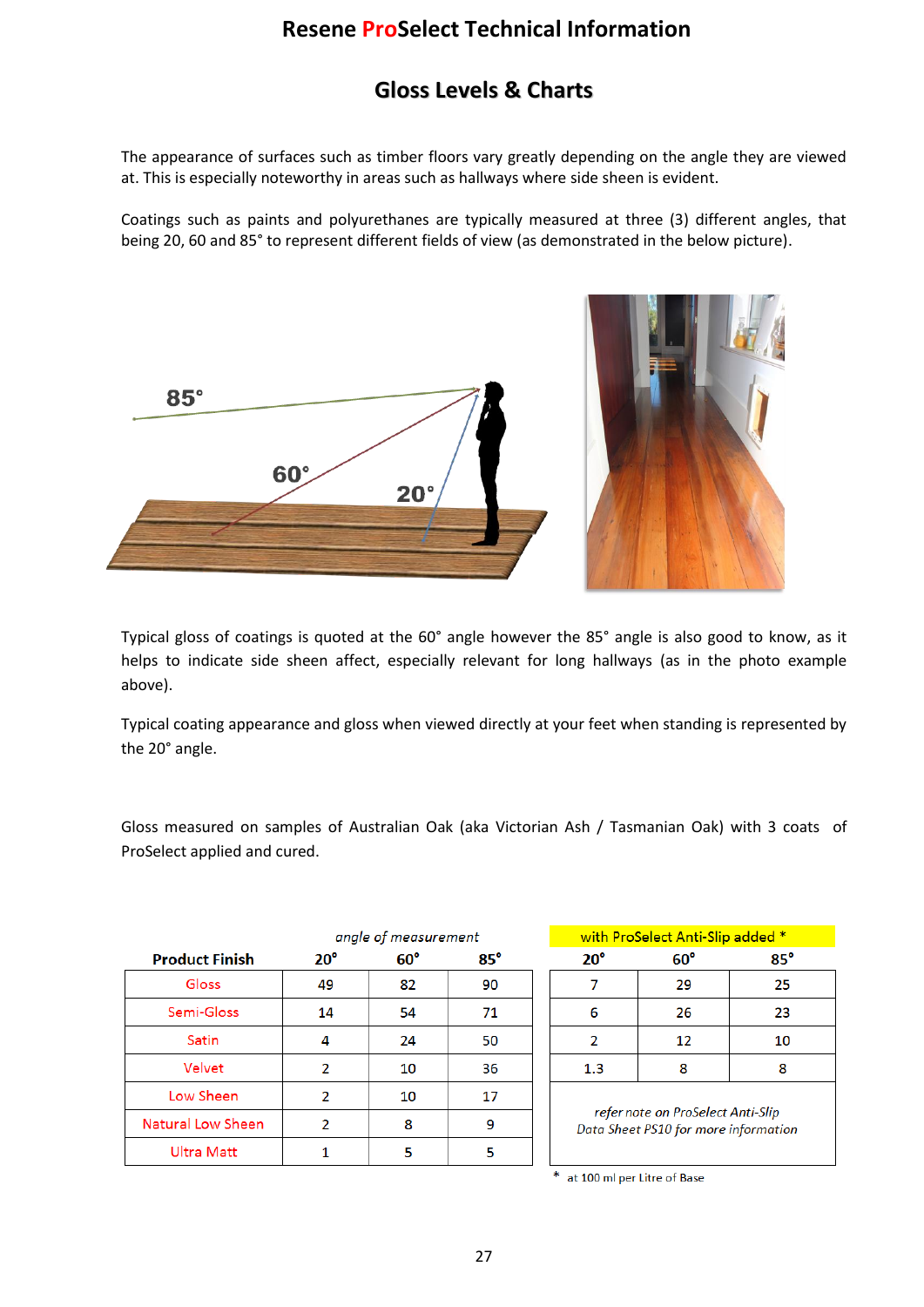

**ProSelect gloss levels with Naturadd**